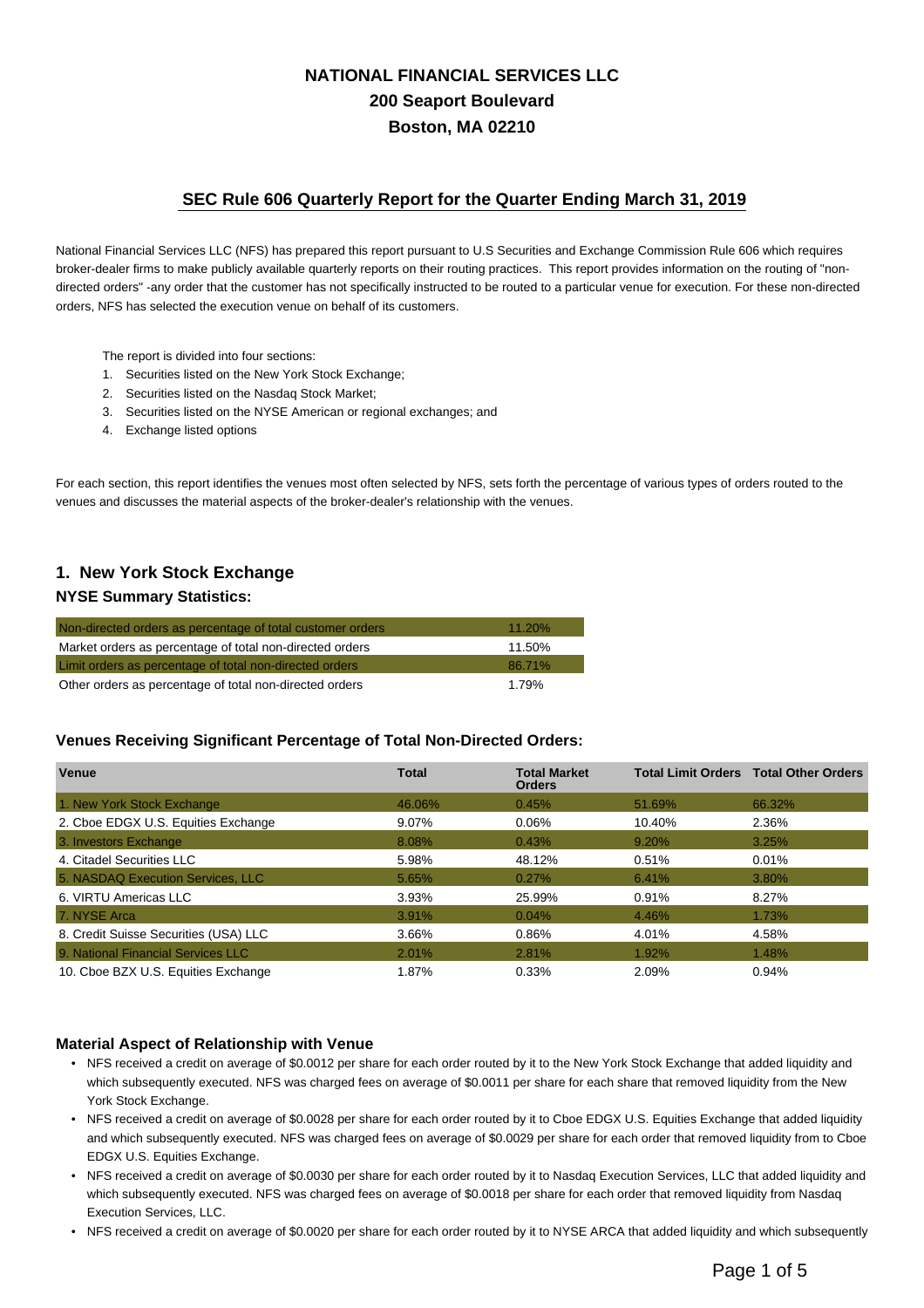executed. NFS was charged fees on average of \$0.0026 per share for each order that removed liquidity from NYSE ARCA.

- National Financial Services (NFS) operates a registered ATS for crossing opportunities.
- NFS received a credit on average of \$0.0026 per share for each order routed by it to Cboe BZX U.S. Equities Exchange that added liquidity and which subsequently executed. NFS was charged fees on average of \$0.0029 per share for each order that removed liquidity from Cboe BZX U.S. Equities Exchange.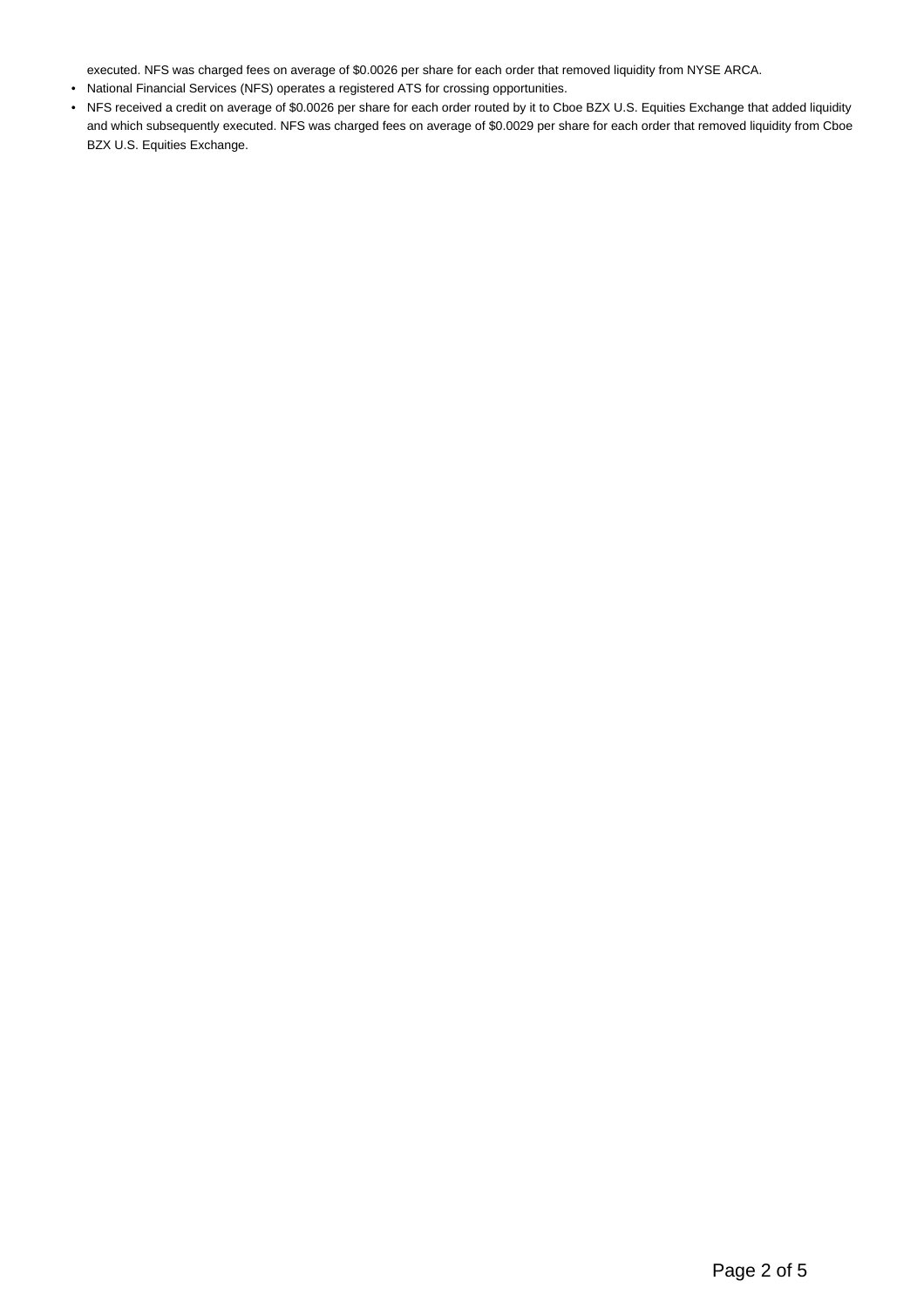# **2. Nasdaq Stock Market**

### **NASDAQ Summary Statistics:**

| Non-directed orders as percentage of total customer orders | 7.10%  |
|------------------------------------------------------------|--------|
| Market orders as percentage of total non-directed orders   | 14.53% |
| Limit orders as percentage of total non-directed orders    | 84.30% |
| Other orders as percentage of total non-directed orders    | 1.16%  |

### **Venues Receiving Significant Percentage of Total Non-Directed Orders:**

| <b>Venue</b>                          | Total  | <b>Total Market</b><br><b>Orders</b> | <b>Total Limit Orders</b> | <b>Total Other Orders</b> |
|---------------------------------------|--------|--------------------------------------|---------------------------|---------------------------|
| 1. NASDAQ Execution Services, LLC     | 24.42% | 0.72%                                | 28.29%                    | 39.61%                    |
| 2. Investors Exchange                 | 17.31% | 0.41%                                | 20.37%                    | 6.85%                     |
| 3. Cboe EDGX U.S. Equities Exchange   | 13.00% | 0.08%                                | 15.33%                    | 5.39%                     |
| 4. Citadel Securities LLC             | 7.26%  | 48.90%                               | 0.18%                     | 0.06%                     |
| 5. NYSE Arca                          | 5.96%  | $0.06\%$                             | 7.01%                     | 3.62%                     |
| 6. VIRTU Americas LLC                 | 4.54%  | 25.24%                               | 0.84%                     | 14.30%                    |
| 7. Credit Suisse Securities (USA) LLC | 4.33%  | 0.82%                                | 4.87%                     | 9.37%                     |
| 8. National Financial Services LLC    | 3.89%  | 2.38%                                | 4.16%                     | 3.24%                     |
| 9. Barclays Capital, Inc.             | 2.45%  | 0.08%                                | 2.85%                     | 3.17%                     |
| 10. Cboe BZX U.S. Equities Exchange   | 2.23%  | 0.20%                                | 2.58%                     | 2.18%                     |
| 11. Morgan (J.P.) Securities Inc.     | 2.07%  | $0.00\%$                             | 2.45%                     | 0.14%                     |
| 12. G1 Execution Services, LLC        | 2.00%  | 13.59%                               | 0.03%                     | 0.05%                     |
| 13. Morgan Stanley                    | 1.89%  | $0.00\%$                             | 2.23%                     | 0.24%                     |

### **Material Aspect of Relationship with Venue**

- NFS received a credit on average of \$0.0030 per share for each order routed by it to Nasdaq Execution Services, LLC that added liquidity and which subsequently executed. NFS was charged fees on average of \$0.0018 per share for each order that removed liquidity from Nasdaq Execution Services, LLC.
- NFS received a credit on average of \$0.0028 per share for each order routed by it to Cboe EDGX U.S. Equities Exchange that added liquidity and which subsequently executed. NFS was charged fees on average of \$0.0029 per share for each order that removed liquidity from to Cboe EDGX U.S. Equities Exchange.
- NFS received a credit on average of \$0.0020 per share for each order routed by it to NYSE ARCA that added liquidity and which subsequently executed. NFS was charged fees on average of \$0.0018 per share for each order that removed liquidity from NYSE ARCA.
- National Financial Services (NFS) operates a registered ATS for crossing opportunities.
- NFS received a credit on average of \$0.0026 per share for each order routed by it to Cboe BZX U.S. Equities Exchange that added liquidity and which subsequently executed. NFS was charged fees on average of \$0.0029 per share for each order that removed liquidity from Cboe BZX U.S. Equities Exchange.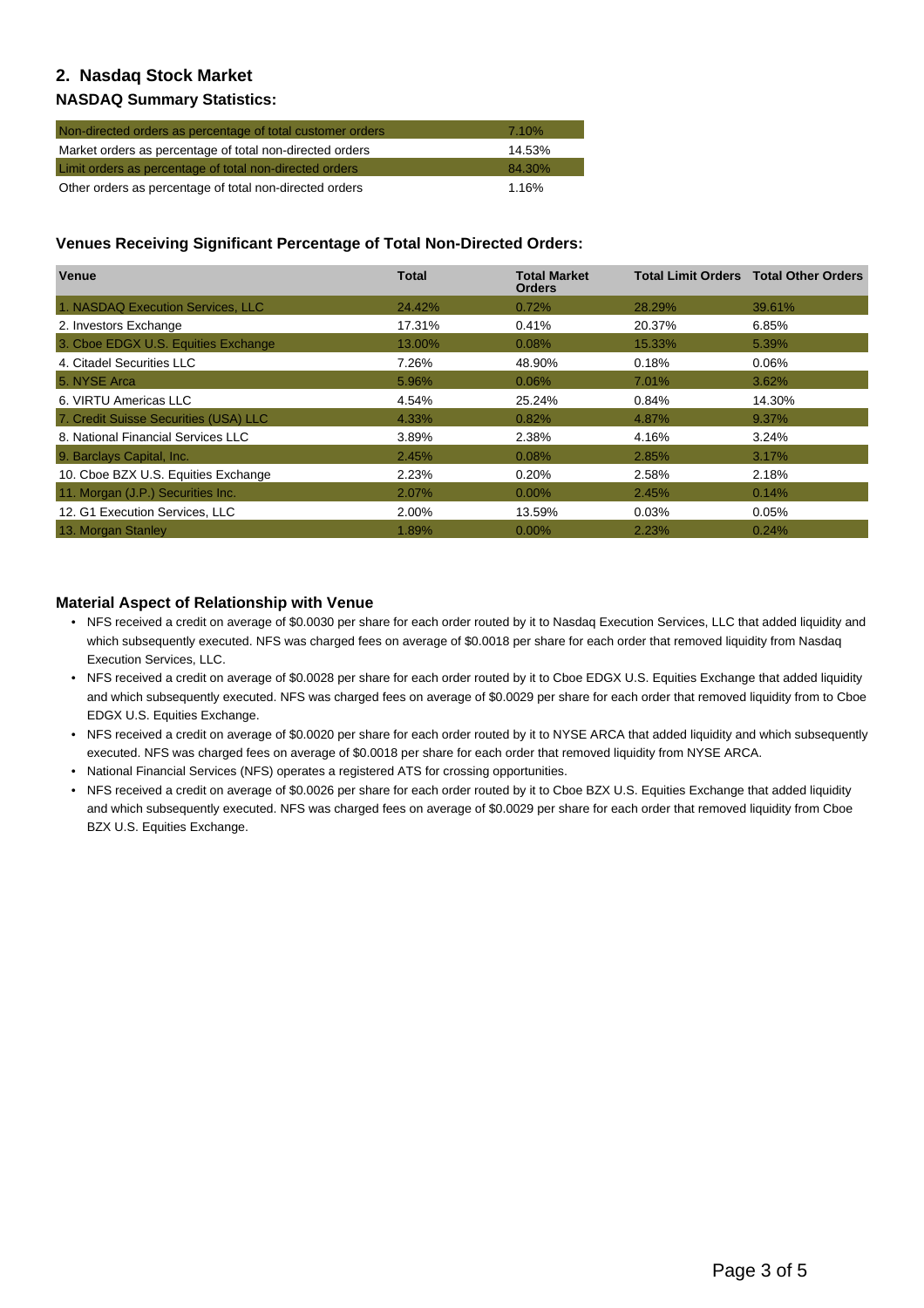# **3. NYSE American or Regional Exchanges**

### **NYSE American Summary Statistics:**

| Non-directed orders as percentage of total customer orders | $42.03\%$ |
|------------------------------------------------------------|-----------|
| Market orders as percentage of total non-directed orders   | 33.97%    |
| Limit orders as percentage of total non-directed orders    | 65.21%    |
| Other orders as percentage of total non-directed orders    | $0.83\%$  |

### **Venues Receiving Significant Percentage of Total Non-Directed Orders:**

| <b>Venue</b>                          | <b>Total</b> | <b>Total Market</b><br><b>Orders</b> |        | <b>Total Limit Orders Total Other Orders</b> |
|---------------------------------------|--------------|--------------------------------------|--------|----------------------------------------------|
| 1. Citadel Securities LLC             | 18.34%       | 52.51%                               | 0.76%  | 1.69%                                        |
| 2. NYSE American                      | 15.91%       | 0.06%                                | 24.09% | 22.06%                                       |
| 3. NYSE Arca                          | 11.32%       | 0.10%                                | 17.02% | 23.40%                                       |
| 4. Credit Suisse Securities (USA) LLC | 9.10%        | $0.90\%$                             | 13.38% | 8.47%                                        |
| 5. VIRTU Americas LLC                 | 7.24%        | 19.06%                               | 1.07%  | 8.09%                                        |
| 6. Cboe BZX U.S. Equities Exchange    | 6.83%        | 0.38%                                | 10.22% | 4.10%                                        |
| 7. Cboe EDGX U.S. Equities Exchange   | 6.71%        | 0.01%                                | 10.28% | 0.60%                                        |
| 8. G1 Execution Services, LLC         | 5.30%        | 15.39%                               | 0.11%  | $0.00\%$                                     |
| 9. NASDAQ Execution Services, LLC     | 5.10%        | 0.18%                                | 7.70%  | 2.36%                                        |
| 10. Investors Exchange                | 4.55%        | 0.38%                                | 6.72%  | 4.37%                                        |

#### **Material Aspect of Relationship with Venue**

- NFS received a credit on average of \$0.0019 per share for each order routed by it NYSE American that added liquidity and which subsequently executed. NFS was charged fees on average of \$0.0001 per share for each order that removed liquidity from NYSE American.
- NFS received a credit on average of \$0.0020 per share for each order routed by it to NYSE ARCA that added liquidity and which subsequently executed. NFS was charged fees on average of \$0.0019 per share for each order that removed liquidity from NYSE ARCA.
- NFS received a credit on average of \$0.0026 per share for each order routed by it to Cboe BZX U.S. Equities Exchange that added liquidity and which subsequently executed. NFS was charged fees on average of \$0.0029 per share for each order that removed liquidity from Cboe BZX U.S. Equities Exchange.
- NFS received a credit on average of \$0.0028 per share for each order routed by it to Cboe EDGX U.S. Equities Exchange that added liquidity and which subsequently executed. NFS was charged fees on average of \$0.0029 per share for each order that removed liquidity from to Cboe EDGX U.S. Equities Exchange.
- NFS received a credit on average of \$0.0030 per share for each order routed by it to Nasdaq Execution Services, LLC that added liquidity and which subsequently executed. NFS was charged fees on average of \$0.0018 per share for each order that removed liquidity from Nasdaq Execution Services, LLC.